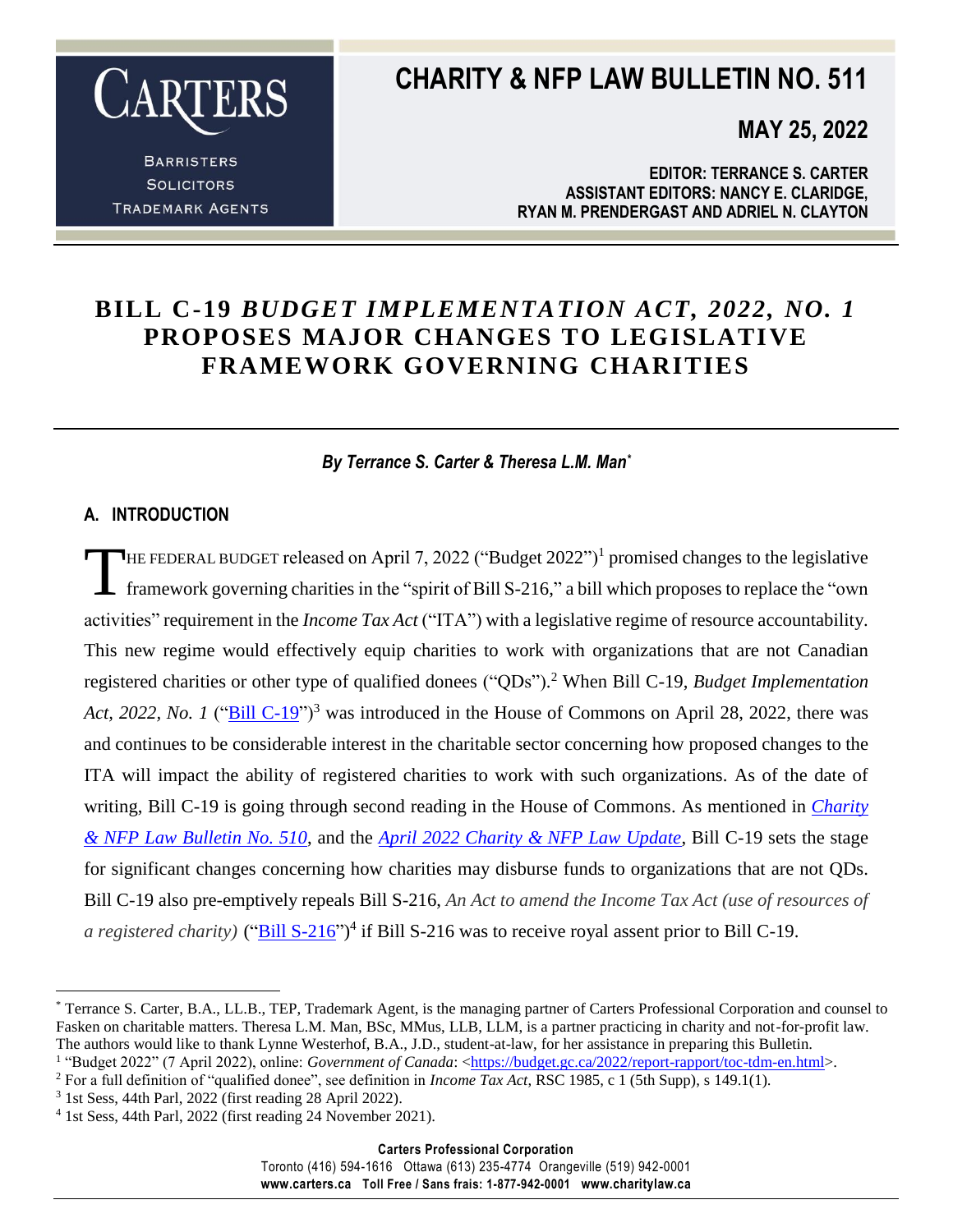This *Bulletin* reviews the background of Canada's current legislative framework for charities, with regard to the ITA's own activities test and the corresponding "direction and control" regime administered by the Canada Revenue Agency ("CRA"). It also reviews the development and proposed solutions of Bill S-216 as a response to the current legal framework. Lastly, this *Bulletin* outlines the new provisions introduced by Bill C-19, the response by the charitable sector to date, and the authors' thoughts about possible amendments to Bill C-19.

#### **B. BACKGROUND: CALLS TO ELIMINATE OWN ACTIVITIES TEST & DIRECTION AND CONTROL REGIME**

CANADA'S CURRENT regulatory regime has been heavily criticized by many in the charitable sector in recent years for making it difficult and administratively costly for registered charities to work with organizations that do not themselves have registered charitable status in Canada or are not otherwise QDs. In this regard, it is the ITA's own activities requirement that is the source of difficulty for registered charities. Under the ITA, charities are allowed to use their resources in only two ways: (1) a charity may make gifts to QDs, or (2) a charity may devote its resources to charitable activities carried on by the organization itself (referred to as its "own activities").

The CRA considers the own activities test to require that activities must be those of the charity that are directly under the charity's direction, control, and supervision, and for which it can account for any funds or other resources expended. Therefore, in order to share resources with an organization that is not a QD, a Canadian charity must carry out its own activities by directing and controlling any activities that the third-party organization carries out on its behalf.

However, in some contexts, the own activities test has the unintended impact of stifling cooperation and collaboration between charities and non-charities. For example, an Indigenous organization that is a non-QD and that is offered funding from a charity must consent to a complicated and expensive intermediary contract under which the funder charity must exercise effective operational control over the Indigenous organization's activities. Many charities shy away from funding Indigenous organizations because of the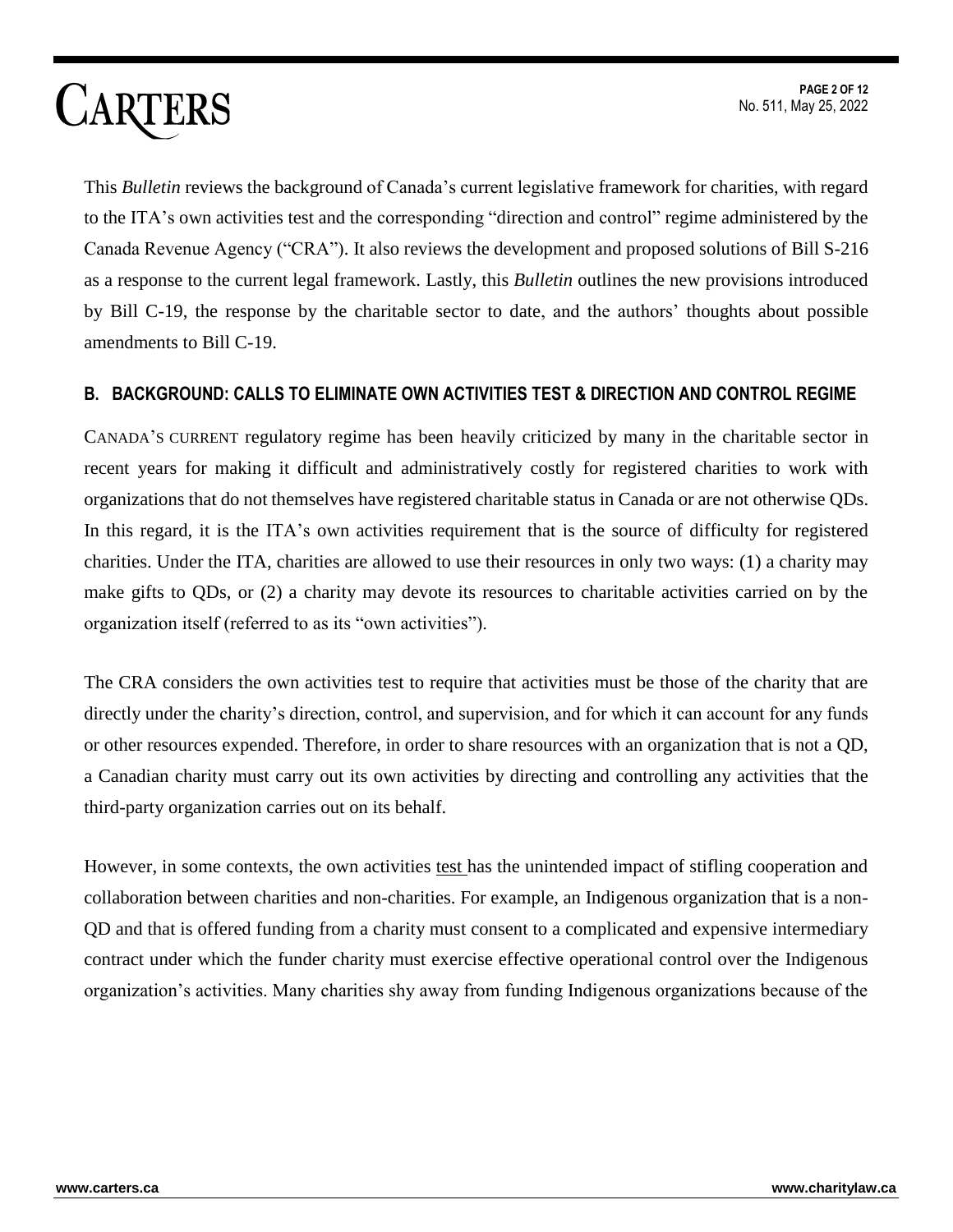**PAGE 3 OF 12** No. 511, May 25, 2022

## **CARTERS**

problematic colonial connotations of the "direction" and "control" of an Indigenous group, concerns about offending these groups, and because of the complexity involved.<sup>5</sup>

Additionally, Canadian charities that operate internationally face challenges working with local partner organizations in foreign countries. The rules in Canada require that they develop intermediary agreements and then prove that they exercise operational direction and control over the implementation of such agreements with organizations thousands of kilometres away.<sup>6</sup> These practices fuel concerns about how requirements under the CRA's direction and control administrative policy are not in line with the contemporary international development values of "localization" which are necessary to foster local empowerment without residual colonialism.<sup>7</sup>

In response to these concerns, there has been significant advocacy by many in the charitable sector to eliminate the own activities requirement in the ITA, along with the associated direction and control regime administered by the CRA. The June 2019 report of the Special Senate Committee on the Charitable Sector (the "Senate Report") recommended that the federal government direct the CRA to revise its guidances on direction and control in order to implement an expenditure responsibility test.<sup>8</sup> Following the Senate Report, the Advisory Committee on the Charitable Sector ("ACCS") in its Report #1, dated January 29, 2021, recommended that the Minister of National Revenue work with the Minister of Finance to amend the ITA to replace the own activities test with a legislative framework focused on resource accountability.<sup>9</sup>

 $<sup>5</sup>$  See "Bill S-216 – 'Resource Accountability' and the Vulnerable Sector" presented by The Honourable Ratna Omidvar, C.M., O.</sup> Ont, Senator for Ontario at the 2022 Ottawa Region Charity & Not-for-Profit Law Webinar (17 February 2022), online (pdf): [<https://www.carters.ca/pub/seminar/charity/2022/cnfp/SenOmidvar\\_ResourceAccountability.pdf>](https://www.carters.ca/pub/seminar/charity/2022/cnfp/SenOmidvar_ResourceAccountability.pdf).

<sup>6</sup> See "Bill S-216 – 'Resource Accountability' and the Vulnerable Sector" presented by The Honourable Ratna Omidvar, C.M., O. Ont, Senator for Ontario at the 2022 Ottawa Region Charity & Not-for-Profit Law Webinar (17 February 2022), online (pdf): [<https://www.carters.ca/pub/seminar/charity/2022/cnfp/SenOmidvar\\_ResourceAccountability.pdf>](https://www.carters.ca/pub/seminar/charity/2022/cnfp/SenOmidvar_ResourceAccountability.pdf).

<sup>7</sup> See Canada, Special Senate Committee on the Charitable Sector, *Catalyst for Change: A Roadmap to a Stronger Charitable Sector, (Final Report)*, (Ottawa: Senate of Canada, June 2019), online (pdf):

[<sup>&</sup>lt;https://sencanada.ca/content/sen/committee/421/CSSB/Reports/CSSB\\_Report\\_Final\\_e.pdf>](https://sencanada.ca/content/sen/committee/421/CSSB/Reports/CSSB_Report_Final_e.pdf); Terrance S. Carter & Theresa L.M. Man "Direction and Control: Current Regime and Alternatives" (2020), online: *The Pemsel Case Foundation*

[<sup>&</sup>lt;https://www.pemselfoundation.org/wp-content/uploads/2020/04/Direction-and-Control-Current-Regime-and-Alternatives.pdf>](https://www.pemselfoundation.org/wp-content/uploads/2020/04/Direction-and-Control-Current-Regime-and-Alternatives.pdf). <sup>8</sup> See Recommendation #30 in Canada, Special Senate Committee on the Charitable Sector, *Catalyst for Change: A Roadmap to a Stronger Charitable Sector, (Final Report)*, (Ottawa: Senate of Canada, June 2019), online:

[<sup>&</sup>lt;https://sencanada.ca/content/sen/committee/421/CSSB/Reports/CSSB\\_Report\\_Final\\_e.pdf>](https://sencanada.ca/content/sen/committee/421/CSSB/Reports/CSSB_Report_Final_e.pdf).

<sup>&</sup>lt;sup>9</sup> Canada Revenue Agency, Advisory Committee on the Charitable Sector, "Report #1 of the Advisory Committee on the Charitable Sector — January 2021" (March 12, 2021), online: [<https://www.canada.ca/en/revenue-agency/programs/about-canada-revenue](https://www.canada.ca/en/revenue-agency/programs/about-canada-revenue-agency-cra/corporate-reports-information/advisory-committee-charitable-sector/report-advisory-committee-charitable-sector-february-2021.html)[agency-cra/corporate-reports-information/advisory-committee-charitable-sector/report-advisory-committee-charitable-sector-february-](https://www.canada.ca/en/revenue-agency/programs/about-canada-revenue-agency-cra/corporate-reports-information/advisory-committee-charitable-sector/report-advisory-committee-charitable-sector-february-2021.html)[2021.html>](https://www.canada.ca/en/revenue-agency/programs/about-canada-revenue-agency-cra/corporate-reports-information/advisory-committee-charitable-sector/report-advisory-committee-charitable-sector-february-2021.html). See also Theresa L.M. Man and Jacqueline M. Demczur, "Advisory Committee on the Charitable Sector Releases its First Report" (24 March 2021), online (pdf): *Carters Professional Corporation* [<https://www.carters.ca/pub/bulletin/charity/2021/chylb489.pdf>](https://www.carters.ca/pub/bulletin/charity/2021/chylb489.pdf).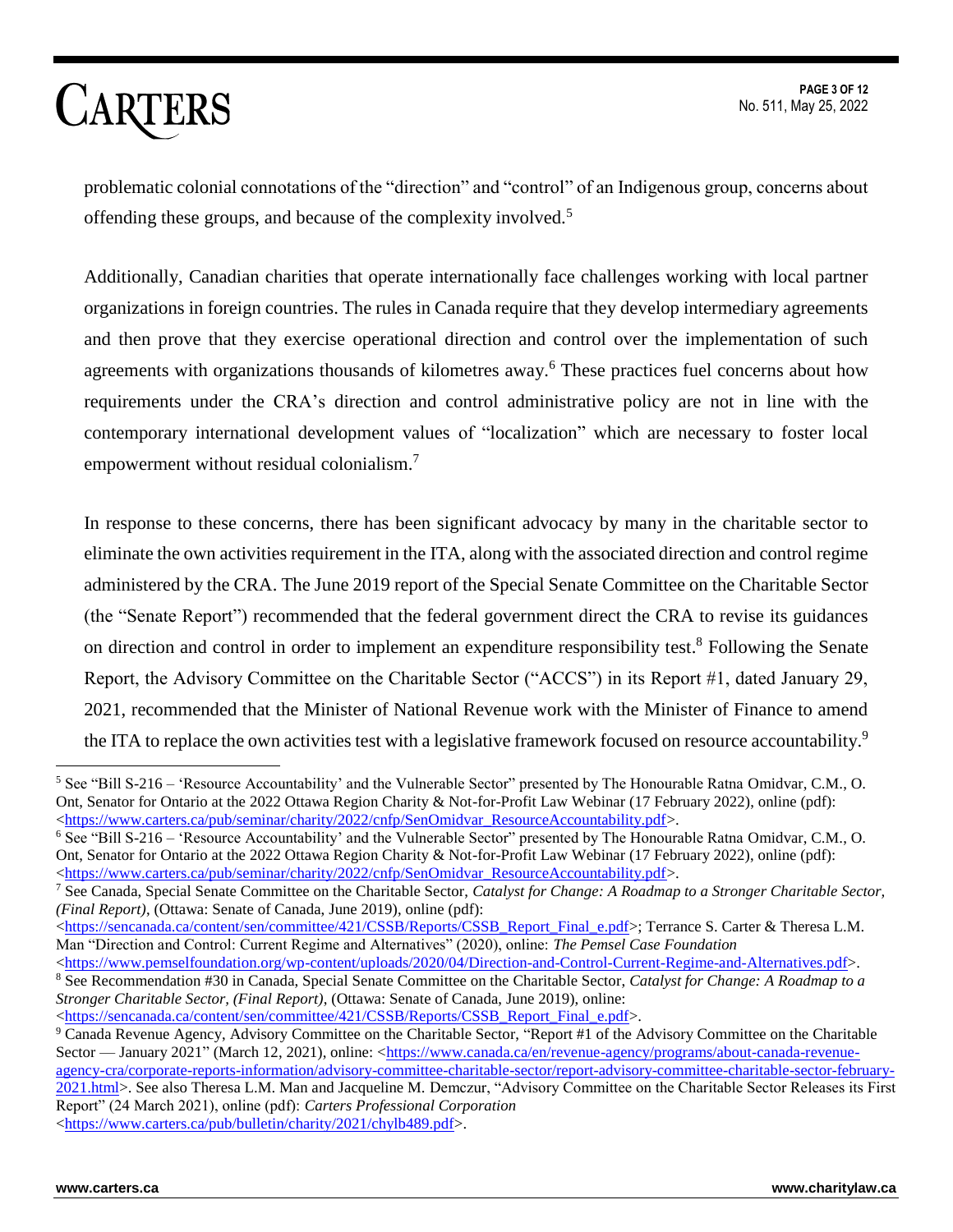Further, ACCS's Report #1 proposed to shift the focus of legislation and regulations to whether a charity uses its resources in a responsible manner to further its charitable purposes, rather than focus on how the charity carries on those charitable "activities."<sup>10</sup> The ACCS's call to eliminate the own activities requirement was echoed in an open letter dated February 19, 2021, signed by 37 charity lawyers, identifying this requirement as "the key barrier" to efficient action by charities.<sup>11</sup> This letter endorsed Bill S-222 (described below) as a solution to the problem posed by the own activities test, noting that Bill S-222 had been introduced less than two weeks earlier.

#### **C. BILLS S-222 AND S-216**

BILL S-222, *An Act to amend the Income Tax Act (use of resources*) (["Bill S-222"](https://www.parl.ca/LegisInfo/en/bill/43-2/s-222)), the predecessor to Bill S-216, was introduced in the Senate on February 8, 2021, by the Honourable Senator Ratna Omidvar. Bill S-222 proposed to eliminate the own activities requirement, expand the definition of "charitable activities" to allow resources to be made available to non-QDs, and ensure resource accountability.<sup>12</sup> It clarified that charitable foundations (*i.e.,* public and private foundations), in addition to charitable organizations, would be permitted to make their resources available to non-QDs, provided that reasonable steps are taken to ensure resource accountability. Reasonable steps would include requiring funder charities to carry out due diligence prior to providing resources to non-QDs. Reasonable steps would also include establishing measures, imposing restrictions or conditions, and otherwise taking the actions necessary to satisfy a reasonable person that the resources are being used exclusively for a charitable purpose by the recipient non-QD.

Bill S-222 passed through the Senate and completed its first reading in the House of Commons on June 23, 2021. However, Bill S-222 died on the Order Paper when a federal election was called and Parliament was dissolved on August 15, 2021. After Parliament resumed on November 22, 2021, the draft legislation was reintroduced in the Senate as Bill S-216. Bill S-216 passed through the Senate and completed its first reading in the House of Commons as of February 3, 2022 and is now going through second reading. Like

 $10$  Theresa L.M. Man and Jacqueline M. Demczur, "Advisory Committee on the Charitable Sector Releases its First Report" (24 March 2021), online (pdf): *Carters Professional Corporation* [<https://www.carters.ca/pub/bulletin/charity/2021/chylb489.pdf>](https://www.carters.ca/pub/bulletin/charity/2021/chylb489.pdf). <sup>11</sup> "Making it Easier to do Good: Doing Away with the 'Own Activities' Requirement" (19 February 2021), online: [<https://www.carters.ca/pub/bulletin/charity/2021/Making-It-Easier-to-Do-Good.pdf>](https://www.carters.ca/pub/bulletin/charity/2021/Making-It-Easier-to-Do-Good.pdf).

<sup>&</sup>lt;sup>12</sup> S-222, An Act to amend the Income Tax Act (use of resources), 2nd Sess, 43rd Parl, 2021. See also Terrance S. Carter and Theresa L.M. Man, "Bill S-222 Proposes to Eliminate the 'Own Activities' Requirement for Charities" (24 February 2021), online (pdf): *Carters Professional Corporation* [<https://www.carters.ca/pub/bulletin/charity/2021/chylb486.pdf>](https://www.carters.ca/pub/bulletin/charity/2021/chylb486.pdf).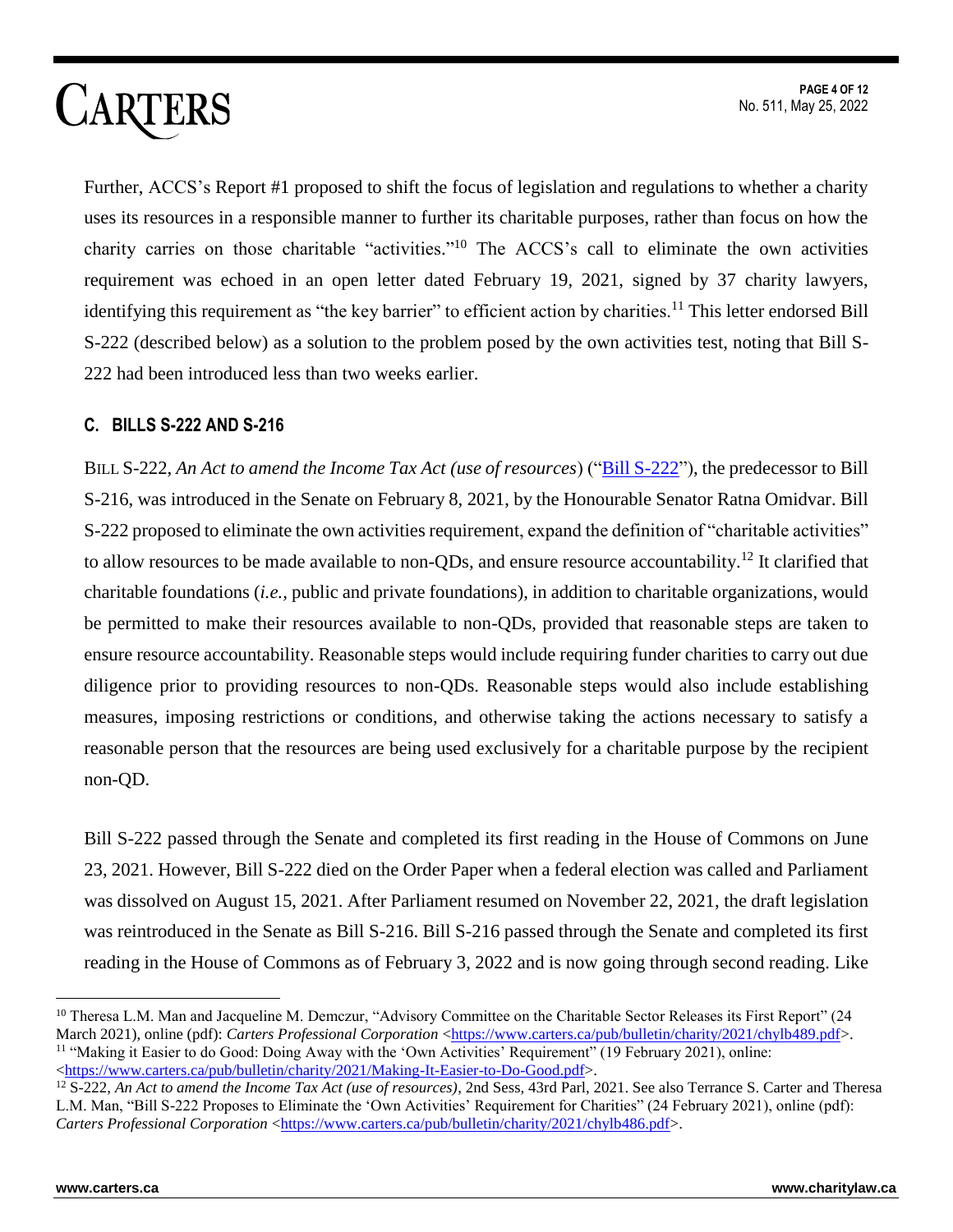its predecessor, Bill S-216 has been well received by many in the charitable sector. In this regard, 42 charity lawyers signed an open letter in support of the adoption of Bill S-216 and the removal of the own activities test on March 28, 2022.<sup>13</sup> A separate letter from the Canadian Bar Association addressed to the Department of Finance, dated April 26, 2022, also supported the passage of Bill S-216 without amendment.<sup>14</sup> In light of the many challenges posed by the own activities test, Bill S-216 is seen as a positive step forward for the charitable sector and as a way for charities to work more efficiently with non-QDs, particularly grassroots and Indigenous organizations in Canada, as well as organizations working outside of Canada involved in international development activities.

### **D. CHANGES PROPOSED BY BILL C-19**

FOLLOWING THE MOMENTUM of Bills S-222 and S-216 and the advocacy from multiple stakeholders within the charitable sector calling for the elimination of the ITA's own activities test and the removal of the CRA's direction and control regime, Budget 2022 was released on April 7, 2022, promising changes in the "spirit of Bill S-216." <sup>15</sup> Budget implementation legislation was tabled soon after as Bill C-19 *Budget Implementation Act 2022, No. 1* on April 28, 2022. Bill C-19 would repeal Bill S-216 and deem it to never have come into force if Bill S-216 was to receive royal assent before Bill C-19 does.<sup>16</sup> However, many in the charitable sector have voiced concerns that Bill C-19 "perpetuates the colonial relationship between charities and groups without charitable status" and increases the administrative burden for most Canadian charities.<sup>17</sup>

The following is a summary of the key aspects of Bill C-19 as it applies to registered charities.

#### 1. The Introduction of "Qualifying Disbursements" and "Grantee Organizations"

Bill C-19 does not eliminate the own activities test. Rather, it proposes to add on an additional regime that would allow charities to disburse funds to a greater variety of organizations. The current system governing

 $\overline{a}$ <sup>13</sup> "Open Letter by Charity Lawyers in Support of Bill S-216" (31 March 2022), online (pdf): [<https://www.carters.ca/pub/bulletin/charity/2022/Bill-S-216-Open-Letter.pdf>](https://www.carters.ca/pub/bulletin/charity/2022/Bill-S-216-Open-Letter.pdf).

<sup>&</sup>lt;sup>14</sup> The Canadian Bar Association, "Support for the adoption of Bill S-216 Effective and Accountable Charities Act" (26 April 2022), online (pdf): [<https://www.carters.ca/pub/bulletin/charity/2022/CBA-letter-bill-s-216.pdf>](https://www.carters.ca/pub/bulletin/charity/2022/CBA-letter-bill-s-216.pdf).

<sup>&</sup>lt;sup>15</sup> "Budget 2022" (7 April 2022), online: *Government of Canada* [<https://budget.gc.ca/2022/report-rapport/toc-tdm-en.html>](https://budget.gc.ca/2022/report-rapport/toc-tdm-en.html).

<sup>16</sup> C-19, *Budget Implementation Act, 2022, No.1*, 1st Sess, 44th Parl, 2022 (first reading 28 April 2022) at s. 51.

<sup>&</sup>lt;sup>17</sup> Tim Harper, "For the philanthropic sector, a step forward on 'direction and control,' but more work ahead" (12 May 2022), online: *The Philanthropist* [<https://thephilanthropist.ca/2022/05/for-the-philanthropic-sector-a-step-forward-on-direction-and-control-but](https://thephilanthropist.ca/2022/05/for-the-philanthropic-sector-a-step-forward-on-direction-and-control-but-more-work-ahead/)[more-work-ahead/>](https://thephilanthropist.ca/2022/05/for-the-philanthropic-sector-a-step-forward-on-direction-and-control-but-more-work-ahead/).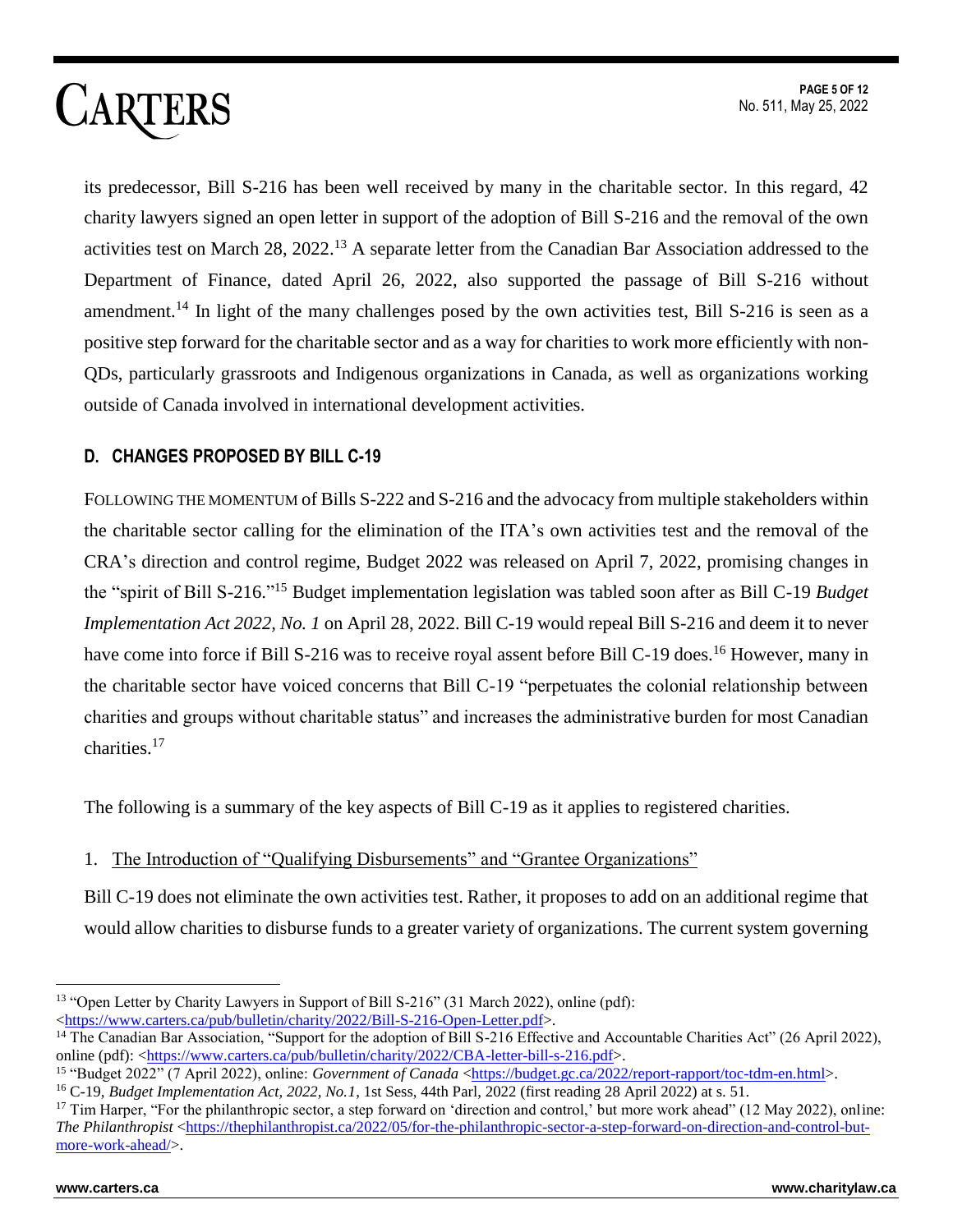charities only allows charities to disburse funds to QDs. As described above, if a charity wishes to work with a non-QD, the charity must "direct and control" the non-QD and cannot simply make a gift of funds or other resources to the other organization. However, if the changes in Bill C-19 are adopted, then the current legislative framework will be augmented to allow a charity to make "qualifying disbursements" to both QDs (subject to the limitation explained below) and non-QD "grantee organizations." Grantee organization is a new term defined in Bill C-19 to include "a person, club, society, association or organization or prescribed entity but does not include a qualified donee."<sup>18</sup>

Bill C-19 defines "qualifying disbursement" as follows:

149.1(1) *qualifying disbursement* means a disbursement by a charity, by way of a gift or by otherwise making resources available,

 (a) subject to subsection (6.001) [qualifying disbursement limit], to a qualified donee, or

 (b) to a grantee organization, if (i) the disbursement is in furtherance of a charitable purpose (determined without reference to the definition charitable purposes in this subsection) of the charity, (ii) the charity ensures that the disbursement is exclusively applied to charitable activities in furtherance of a charitable purpose of the charity, and

(iii) the disbursement meets prescribed conditions;

149.1(6.001) In any taxation year, disbursements of income of a charitable organization by way of gifts to a qualified donee (other than disbursements of income to a registered charity that the Minister has designated in writing as a charity associated with the charitable organization) in excess of 50% of the charitable organization's income for that year are not qualifying disbursements.

a) Issues Regarding Making a "Qualifying Disbursement" to a Qualified Donee

The Explanatory Notes to Bill C-19 indicate that the combined effect of the newly defined term of "qualifying disbursement" and new subsection 149.1(6.001) is intended to maintain the existing restriction on gifts from charitable organizations to QDs so that disbursements by way of gift to QDs are not considered qualifying disbursements if in excess of 50% of a charitable organization's income.<sup>19</sup>

Nevertheless, the introduction of the new concept of "qualifying disbursement" and the language used in different provisions of Bill C-19 raise questions and concerns about the limits imposed on charitable

<sup>18</sup> C-19, *Budget Implementation Act, 2022, No.1*, 1st Sess, 44th Parl, 2022 (first reading 28 April 2022) at s. 16.

<sup>19</sup> Department of Finance Canada, "Explanatory Notes Relating to the Income Tax Act and Other Legislation" (April 2022) online: Government of Canada [<https://fin.canada.ca/drleg-apl/2022/nwmm-amvm-0422-n-eng.pdf>](https://fin.canada.ca/drleg-apl/2022/nwmm-amvm-0422-n-eng.pdf).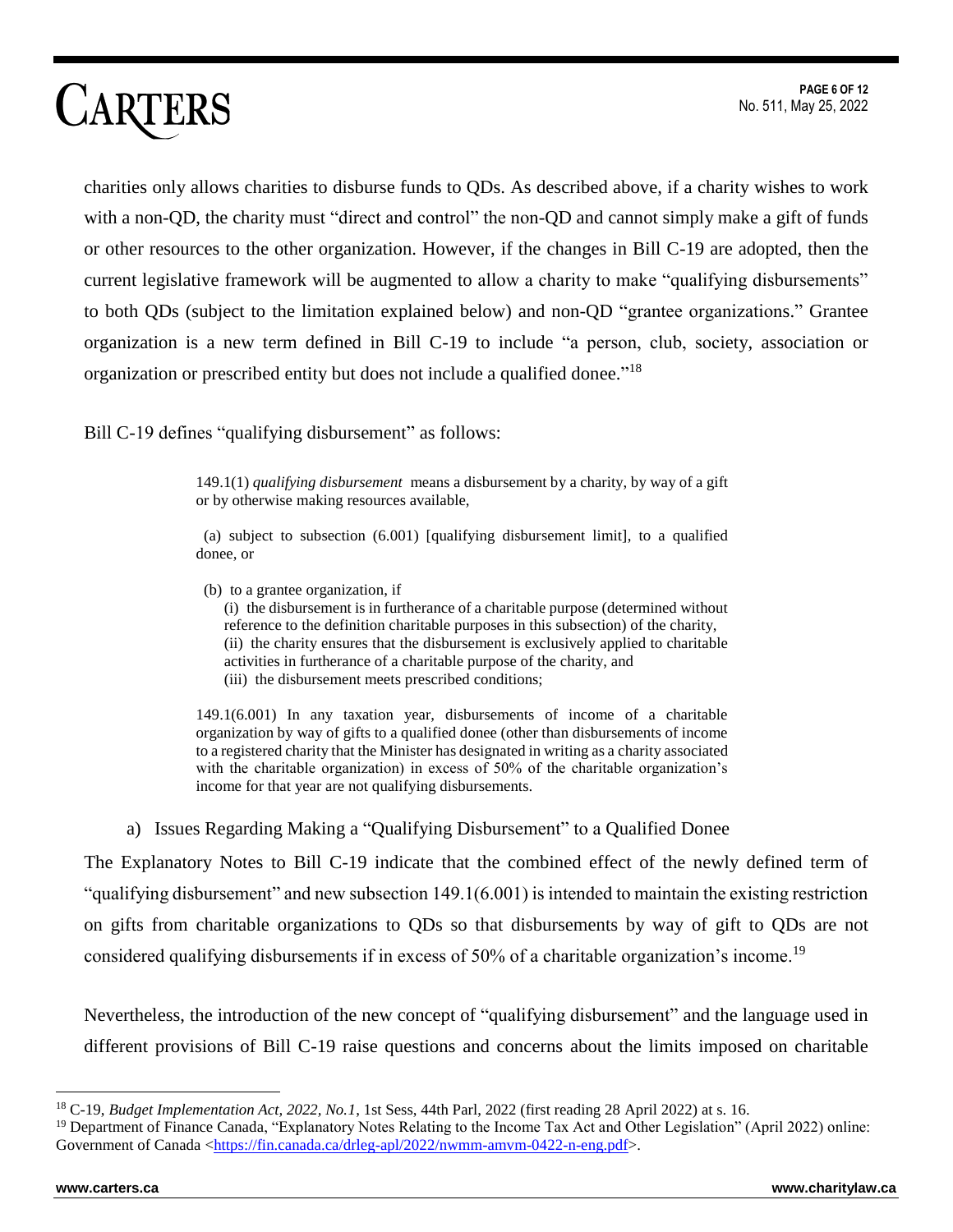organizations when making qualifying disbursements to QDs. For example, a qualifying disbursement includes disbursements "by way of a gift *or by otherwise making resources available*" [emphasis added]. However, in subsection 149.1(6.001), the qualifying disbursement limit of a charitable organization for a taxation year for "disbursements of income of a charitable organization *by way of gifts* to a qualified donee" [emphasis added] only makes reference to "gifts," and not "other resources available." The language in Bill C-19 is not clear whether this is intended to mean that some aspects of a qualifying disbursement (*i.e.,* gifts) are limited, while other aspects (*i.e.,* other resources) are not.

As well, if a charitable organization happens to make gifts to QDs in excess of 50% of its income in a taxation year, it is questionable what that "gift" would be, since it is deemed not to be a qualifying disbursement. The language in Bill C-19 is again not clear.

Further, the language in Bill C-19 would seem to suggest that a charitable organization that makes gifts to QDs in excess of 50% of its income in a taxation year could face the risk of revocation of its charitable status, although that is not likely the intent of Finance. If a charitable organization gives more than 50% of its income in the year to a QD in the form of gifts, the proposed wording in subsection 149.1(6.001) would deem such gifts to no longer be a qualifying disbursement. This is problematic because other changes that Bill C-19 introduces allow the Minister of National Revenue to revoke a charity's charitable status where it disburses funds that are neither "qualifying disbursements" nor intended for the charity's own activities.<sup>20</sup>

b) Issues Regarding Making a "Qualifying Disbursement" to a Grantee Organization

Bill C-19 provides that "qualifying disbursements" can be made to grantee organizations if three requirements are met: (1) the disbursement must further a charitable purpose of the funder charity; (2) the funder charity must ensure that the disbursement is exclusively applied to charitable activities in furtherance of the funder charity's charitable purpose; and (3) the disbursement meets prescribed conditions.

<sup>&</sup>lt;sup>20</sup> See *e.g.* Bill C-19 at subsections 16(4)-(6) which would amend the language in paragraphs 149.1(2)(c), (3)(b.1) and (4)(b.1) of the *Income Tax Act*.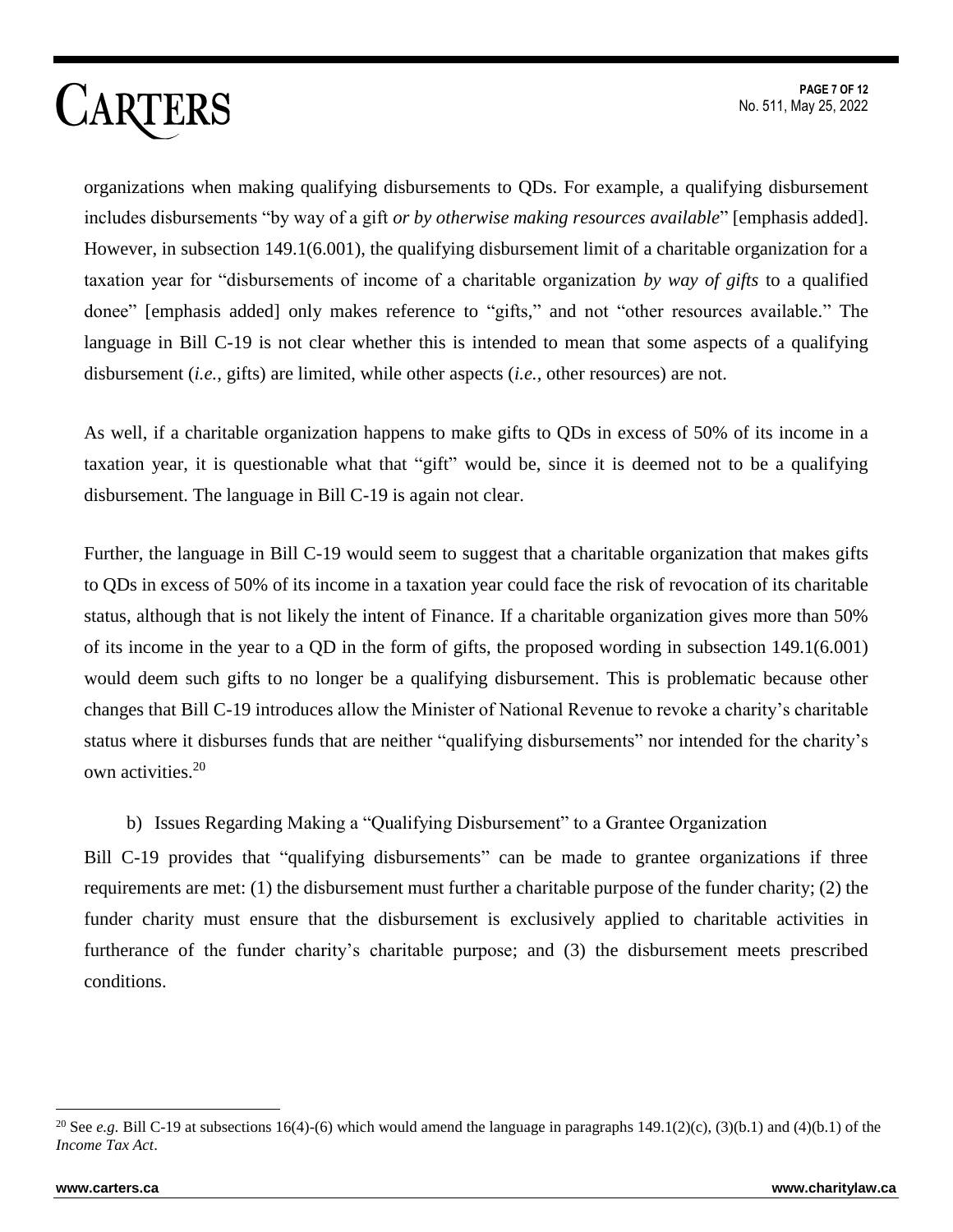Unfortunately, the "prescribed conditions" set out in the newly proposed Regulation 3703 closely resemble the CRA's current requirements for direction and control and in some cases are even more stringent. In essence, these prescribed conditions are direction and control on steroids.

For example, if a registered charity currently wants to conduct its own activities by entering into an agreement with an intermediary, the CRA's guidances (CG-002 and CG-004) *recommend* that the charity enter into a written agreement with the intermediary. The need to enter into agreements with intermediaries is merely a *recommendation*, it is not required by CRA. The guidances also point out that "there is no legal requirement to have a written agreement, and the same result might be achieved by other means."<sup>21</sup> Bill C-19, on the other hand, and the proposed Regulation 3703, would *require* a written agreement between a funder charity and a recipient grantee organization, and would require that the written agreement include *all* of the following:

> (i) the terms and conditions of the disbursement, including a requirement that all resources be used exclusively for charitable activities in furtherance of a charitable purpose of the charity (determined without reference to the definition charitable purposes in subsection 149.1(1)),

> (ii) a description of the charitable activities that the grantee organization will undertake,

> (iii) a requirement that any resources not used exclusively for the purposes for which they were disbursed be returned to the charity,

> (iv) a requirement that periodic reports be made by the grantee organization, at least annually, which are to include details on the use of the disbursed resources, compliance with the terms of the agreement and progress made toward the purposes of the disbursement,

> (v) a requirement for the provision to the charity, in a timely manner, of a written final report from the grantee organization, which includes a summary of the results achieved with the charity's resources, details on how the resources were used and documentary evidence to demonstrate that resources were used exclusively for the purposes for which they were disbursed,

> (vi) a requirement that the books and records relating to the use of the disbursement (containing information in such form as will enable the Minister to determine whether the disbursement is a qualifying disbursement) be transferred to the charity or be kept

<sup>21</sup> CG-002 "Canadian registered charities carrying on activities outside Canada" (27 November 2020), online: *Government of Canada*  $\langle$ https://www.canada.ca/en/revenue-agency/services/charities-giving/charities/policies-guidance/guidance-002-canadian-registered[charities-carrying-activities-outside-canada.html>](https://www.canada.ca/en/revenue-agency/services/charities-giving/charities/policies-guidance/guidance-002-canadian-registered-charities-carrying-activities-outside-canada.html); CG-004 "Using an intermediary to carry on a charity's activities within Canada" (27 November 2020), online: *Government of Canada* [<https://www.canada.ca/en/revenue-agency/services/charities](https://www.canada.ca/en/revenue-agency/services/charities-giving/charities/policies-guidance/using-intermediary-carry-a-charitys-activities-within-canada.html)[giving/charities/policies-guidance/using-intermediary-carry-a-charitys-activities-within-canada.html>](https://www.canada.ca/en/revenue-agency/services/charities-giving/charities/policies-guidance/using-intermediary-carry-a-charitys-activities-within-canada.html).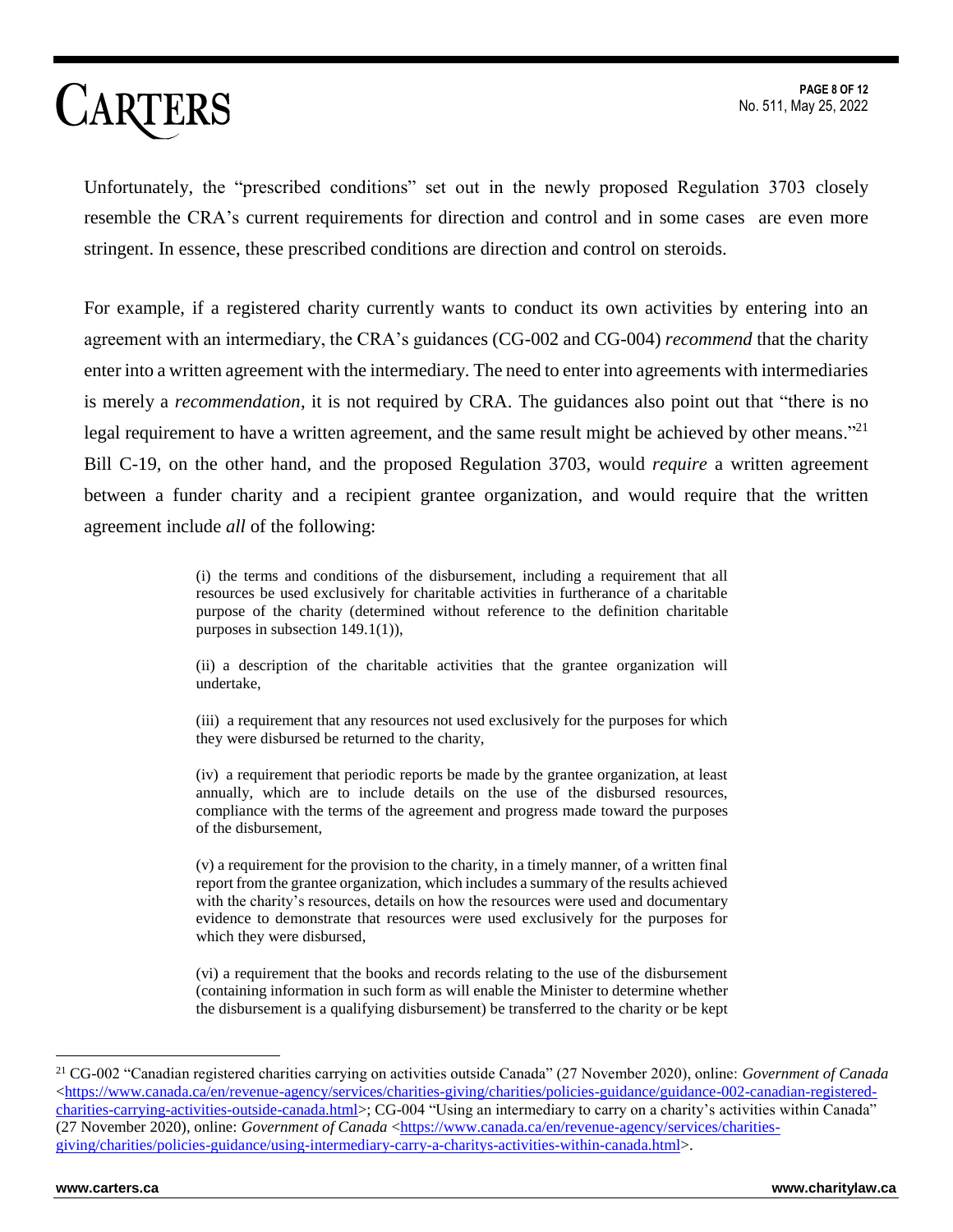by the grantee organization for a minimum of six years following the end of the last taxation year of the charity to which the books and records of account relate, and

(vii) a requirement that, upon request by the charity, books and records relating to the use of the disbursement be made available in a timely manner to the charity to inspect, audit, examine or copy;

In addition, a charity wishing to make a qualifying disbursement to a grantee organization must comply with four additional requirements set out in Regulation 3703. These include conducting pre-disbursement due diligence to obtain "reasonable assurance" that the grantee organization will comply with all of the provisions in the written agreement; conducting ongoing monitoring of the grantee organization (which includes obtaining periodic reports and verifying disbursements); receiving, reviewing, and approving a final report from the grantee organization; and fulfilling their obligation to take "adequate remedial action" if the written agreement is not complied with.

Some of the contents of Regulation 3703 are strikingly similar to the *recommendations* set out in the CRA's direction and control guidances CG-002 and CG-004 (explained above). However, the main difference is that the current direction and control guidances generally lists factors to consider but are not law, while the proposed Regulation in Bill C-19 would become mandatory legal requirements that a charity must comply with regardless of the circumstances. It is concerning that there is no minimum threshold for small gifts. Given the administrative cost that will accompany efforts to comply with Regulation 3703, there could be situations in which the cost of compliance is greater than the actual qualifying disbursement itself.

#### 2. Privacy and Safety Concerns Posed by Bill C-19

Bill C-19 proposes to add an additional regulation to the ITA requiring charities to report certain prescribed information about grantee organizations in their public information return (also referred to as Form T3010). The proposed Regulation 3704 requires charities to report the following information about grantee organizations which have received a qualifying disbursement in excess of \$5,000 from the charity in a taxation year:

- the organization's name
- the amount of the qualifying disbursement
- the purpose of the qualifying disbursement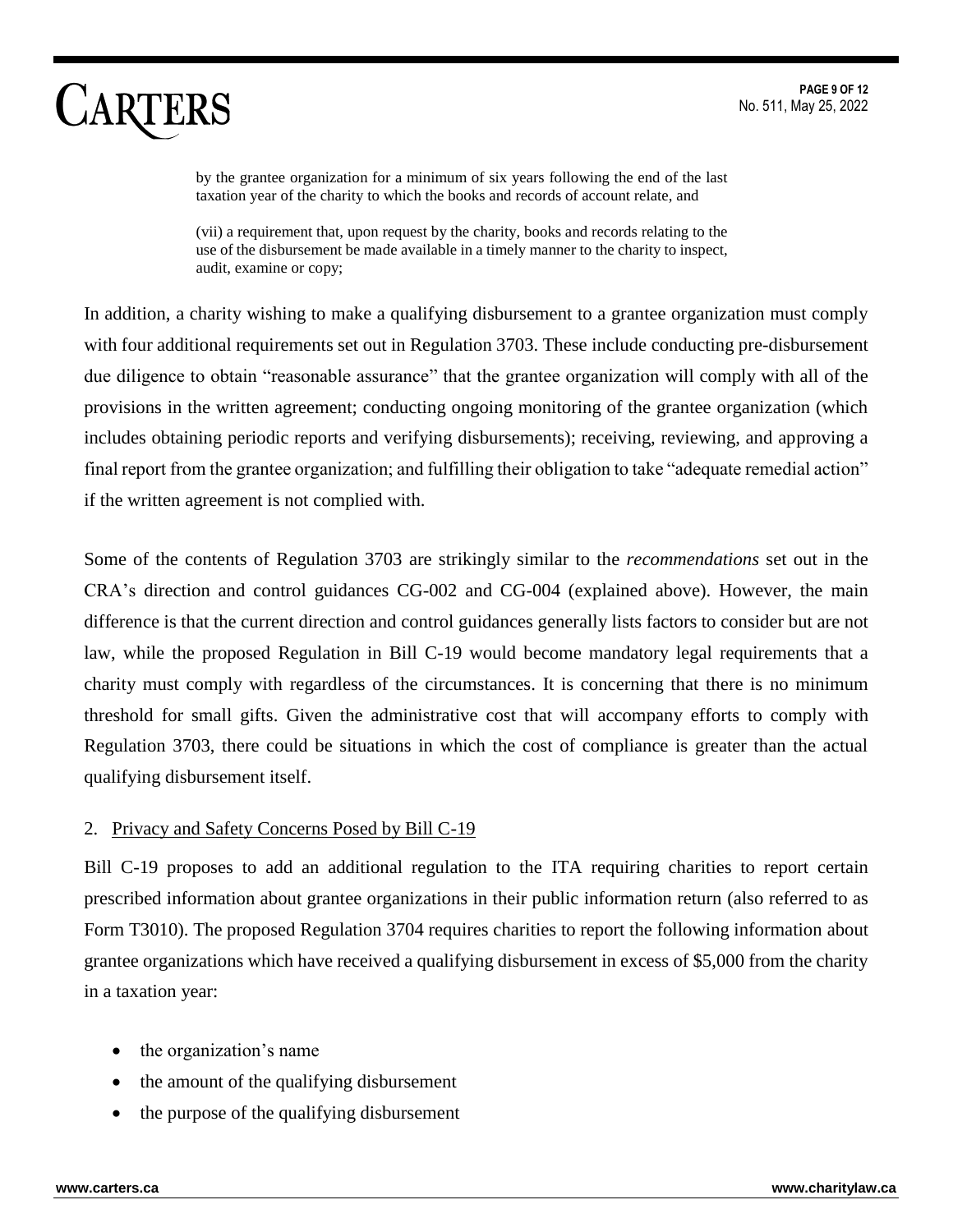This information would be available to the public and, as a result, could pose significant privacy and safety concerns in certain contexts. For example, if a Canadian charity provided a qualifying disbursement to a foreign grantee organization for the advancement of women's education in a region of the world where women's education is discouraged, then the grantee organization and its workers could face threats, violence, or intimidation as a result of such information being available to the public. This would discourage Canadian charities from giving qualifying disbursements to these organizations because of the potential for safety risks to the recipient organizations.

While the current legislative regime does require charities to include information about the amounts they give to QDs on their public information returns, the difference between the current regime and proposed Regulation 3704 is that QDs are already regulated entities within the statutory definition of QDs. As such, the names and purposes of these entities are already available to the public. The new information that a public information return generally shows is merely the amount of the gift that was made to  $QDs$ .<sup>22</sup>

#### 3. Anti-Directed Gift Rule

Bill C-19 also proposes to amend paragraph  $168(1)(f)$  of the ITA to provide that a registered charity may have its charitable status revoked if it accepts a gift the granting of which was expressly or implicitly conditional on the *charity* making a gift to "another person, club, society, association or organization." Budget 2022 and the Explanatory Notes to Bill C-19 state that this amendment is necessary in order to prevent charities from acting as a conduit for donations to other organizations.

The problem with the proposed amendment is that it will preclude charities from fundraising for programs being run by grantee organizations, for fear of losing their charitable status. The solution to this predicament is a relatively simple one, which is to exempt gifts to grantee organizations that otherwise meet the definition of qualifying disbursements.

#### **E. REACTION OF THE CHARITABLE SECTOR**

THE CHARITABLE SECTOR has expressed concern that the changes introduced by Bill C-19 do not implement the spirit of Bill S-216 and could be very challenging for the sector to comply with. In recent

<sup>&</sup>lt;sup>22</sup> See Form T1236 E for the CRA's Qualified donees worksheet. "Qualified donees worksheet" online (pdf): <https://www.canada.ca/content/dam/cra-arc/formspubs/pbg/t1236/t1236-19e.pdf>.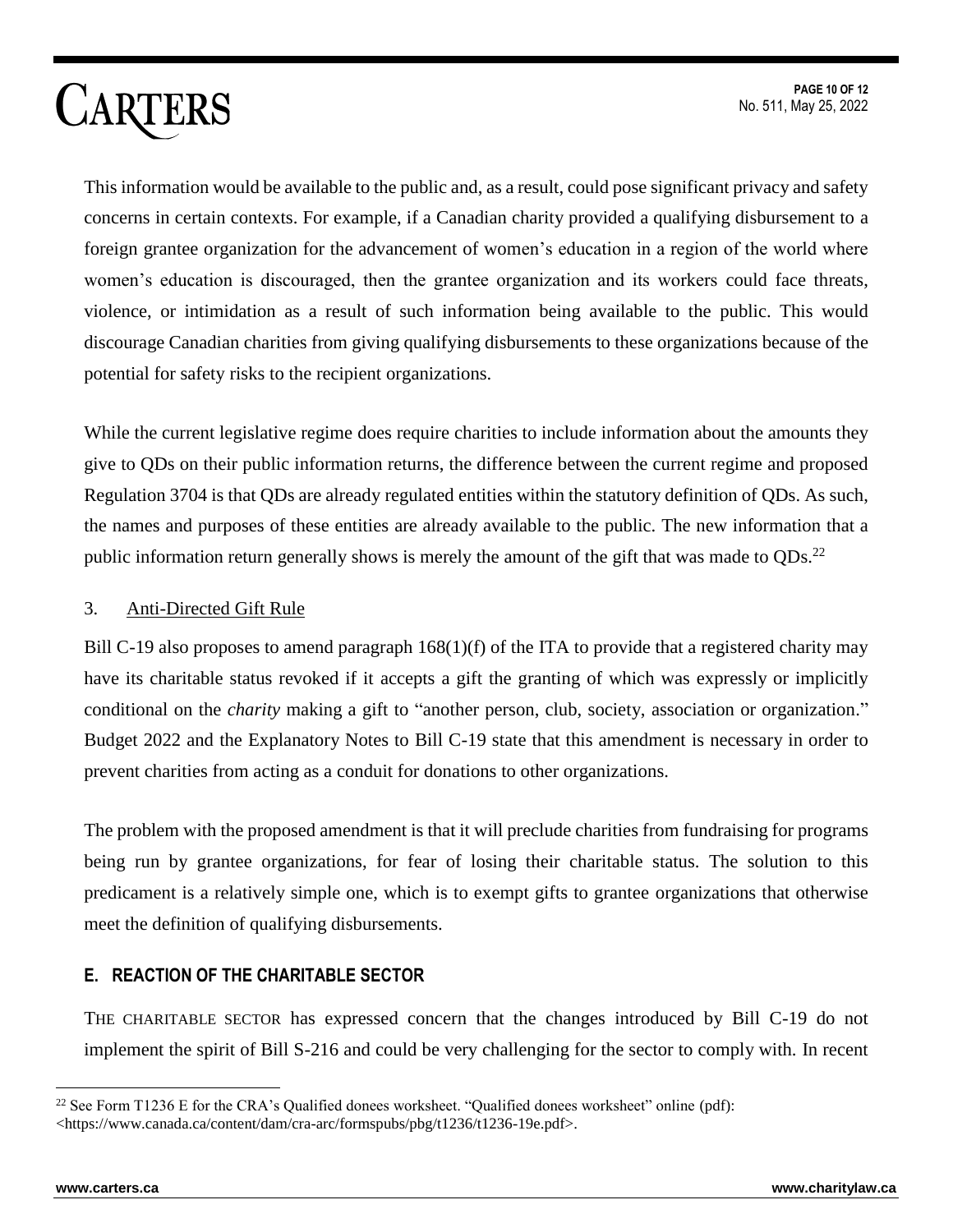days and weeks, leaders representing a broad cross-section of the Canadian charitable sector have met with several Members of Parliament and Senators requesting support for amendments to Bill C-19.<sup>23</sup> Advocates have said that if Bill C-19 is passed in its current form, it could make it harder for charities to fund non-profits, grassroots groups, and international charities.<sup>24</sup> In addition, representatives from organizations, such as Imagine Canada and Samaritan's Purse, have voiced the sector's concerns before the Standing Committee on Finance.<sup>25</sup> Further, more than 60 Canadian global development and humanitarian organizations sent an open letter to The Honourable Chrystia Freeland, Deputy Prime Minister and Minister of Finance, describing the budget implementation legislation as "colonial" and as "mak[ing] the system more confusing, risky and challenging for registered charities and non-qualified donees to work together." The letter goes on to strongly urge that certain minimum changes be made to Bill C-19, such as amending the proposed definition of "qualifying disbursement," amending the language related to "directed giving" and deleting Regulation  $3703$  in its entirety.<sup>26</sup>

At the same time, Bill S-216 continues to make progress in the House of Commons, receiving second reading on May 16, 2022. In its second reading, MP Ms. Niki Ashton (Churchill-Keewatinook Aski, NDP) said that the federal government "failed to meet charitable organizations' needs with what has been proposed in Bill C-19" and advocated for Bill S-216 as a step in the right direction.<sup>27</sup> MP Mr. Philip Lawrence (Northumberland-Peterborough South, CPC) said that the "overall theme" of what he has heard from stakeholders from charitable organizations was that Bill C-19 "is far too prescriptive."<sup>28</sup>

In light of the advocacy accomplished by the sector since the introduction of Bill C-19, and the continued progress of Bill S-216 in the House of Commons, it is hopeful that changes can be made to Bill C-19 before it is passed into law. Some changes that the federal government may want to consider before Bill C-19 becomes law include removing Regulation 3703 and its prescriptive requirements in their entirety,

<sup>23</sup> "Nonprofits brief MPs on impact of key legislation" (13 May 2022), online: *Imagine Canada* [<https://imaginecanada.ca/en/Hill-](https://imaginecanada.ca/en/Hill-Day-2022)[Day-2022>](https://imaginecanada.ca/en/Hill-Day-2022).

 $\frac{24}{4}$  Gabe Oatley, "Inside the Rapidly Organized 'Hill Day' for a Legislative Amendment on Non-Qualified Donees" (19 May 2022), online: *Future of Good* [<https://futureofgood.co/inside-hill-day/>](https://futureofgood.co/inside-hill-day/).

<sup>&</sup>lt;sup>25</sup> See Standing Committee on Finance,  $\frac{44 \text{th}}{4}$  Parl, 1<sup>st</sup> Sess, [Meeting 44](https://www.ourcommons.ca/DocumentViewer/en/44-1/FINA/meeting-44/minutes) on Monday May 16, 2022 and [Meeting 48](https://www.ourcommons.ca/DocumentViewer/en/44-1/FINA/meeting-48/minutes) on Thursday May 19, 2022. Additional comments were offered by a representative of the Native Women's Association of Canada at [Meeting 48.](https://www.ourcommons.ca/DocumentViewer/en/44-1/FINA/meeting-48/minutes)

<sup>&</sup>lt;sup>26</sup> Open Letter to The Honourable Chrystia Freeland, Deputy Prime Minister and Minister of Finance (17 May 2022), online (pdf): <https://cooperation.ca/wp-content/uploads/2022/05/DC-Open-Letter-v202205\_Final\_EN.pdf>.

<sup>27</sup> "Bill S-216, An act to amend the Income Tax Act" 2nd reading, *House of Commons Debates*, 44-1, vol 151, No 72 (16 May 2022) at 1145.

<sup>28</sup> "Bill S-216, An act to amend the Income Tax Act" 2nd reading, *House of Commons Debates*, 44-1, vol 151, No 72 (16 May 2022) at 1120.